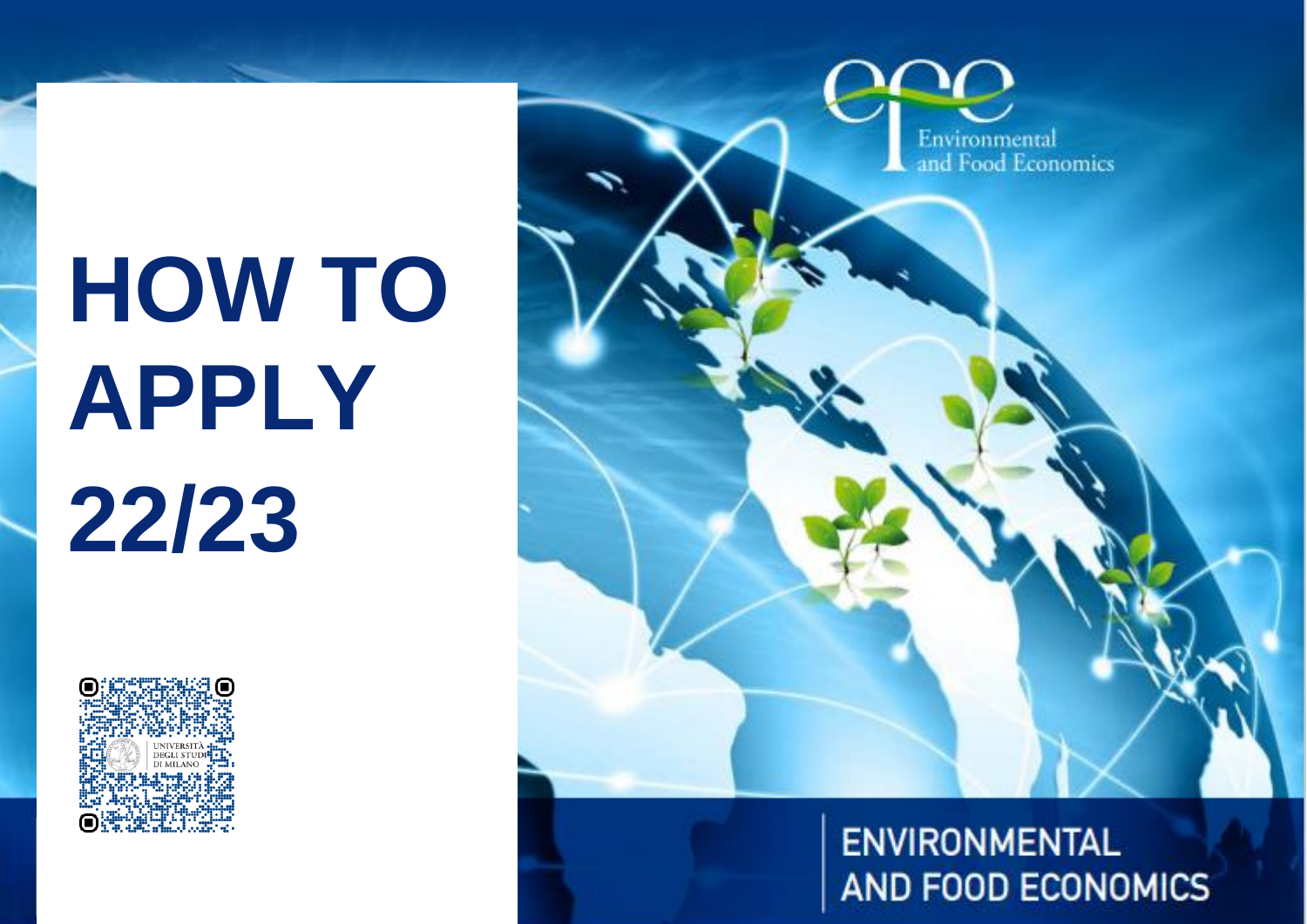## **APPLICATION**

### Admission requirements

To attend the Master's Programme in Environmental and Food Economics, you must first submit an admission application attesting to your possession of the requirements indicated in the programme structure.

For Environmental and Food Economics (EFE), it is necessary to possess an adequate knowledge of mathematics, economics and statistics at the undergraduate level.

[Consult the degree course website for detailed information on requirements](https://efe.cdl.unimi.it/en/programme/environmental-and-food-economics)

In addition, applicants must meet one of the following requirements:

- 1. English as native language
- 2. Possess a high-school diploma in English
- 3. Possess a Bachelors or other first-level university degree in English

Applicants who do not meet any of the above requirements MUST provide [a B2 or](https://www.unimi.it/sites/default/files/2020-10/certificazioniENG_Oct2020_1.pdf)  [higher level English qualification,](https://www.unimi.it/sites/default/files/2020-10/certificazioniENG_Oct2020_1.pdf) according to the Common European Framework of Reference for Languages (CEFR). The qualification must be uploaded when submitting the online application, so you need to get it **BEFORE applying for this course.**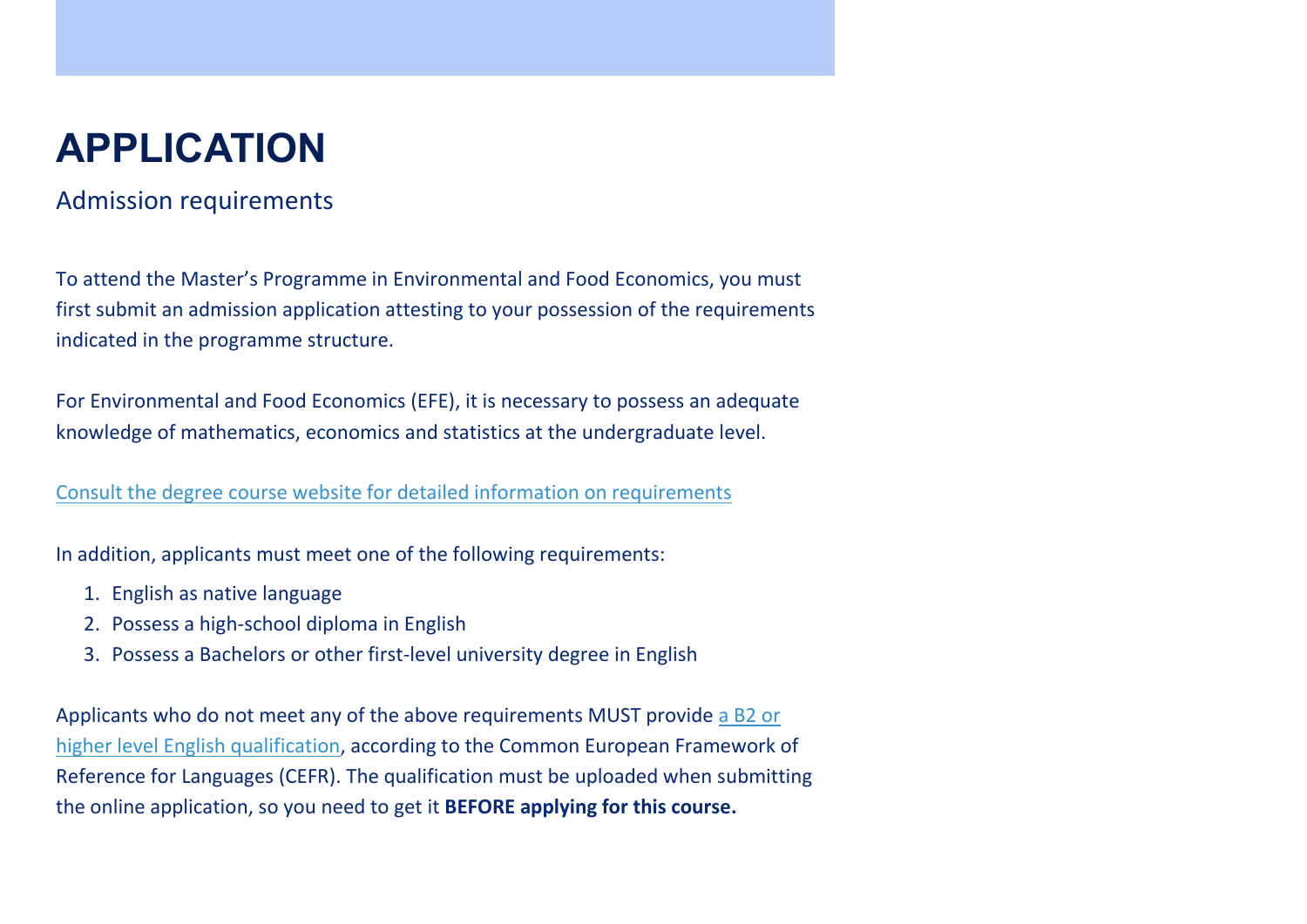## **WHEN DOES ENROLMENT OPEN?**

Deadlines and possession of requirements

#### **DEADLINES FOR EFE**

Application for **ADMISSION**: **15/03/2022 – 26/08/2022**

Application for **MATRICULATION**: **01/04/2022 – 30/09/2022**

Students from the University of Milan and from other Universities who are about to graduate may also submit an admission application, provided they graduate by 31<sup>st</sup> December. Possession of requirements is checked against the declarations made in the application through an [INTERVIEW](https://efe.cdl.unimi.it/en/enrolment) to evaluate the initial preparation.

#### **EXCELLENCE SCHOLARSHIPS**

The University of Milan offers its best new students "Excellence Scholarships", which are awarded by an ad-hoc Commission among all those who applied for admission to a Master's Degree Programme categorically **by 30 May 2022 (see [International](https://www.unimi.it/en/study/financial-support/international-scholarships)  [Scholarships\)](https://www.unimi.it/en/study/financial-support/international-scholarships). It is also warmly suggested that extra-EU applicants submit their application within the end of May, in order to allow them time to complete all procedures and to collect all documents required.**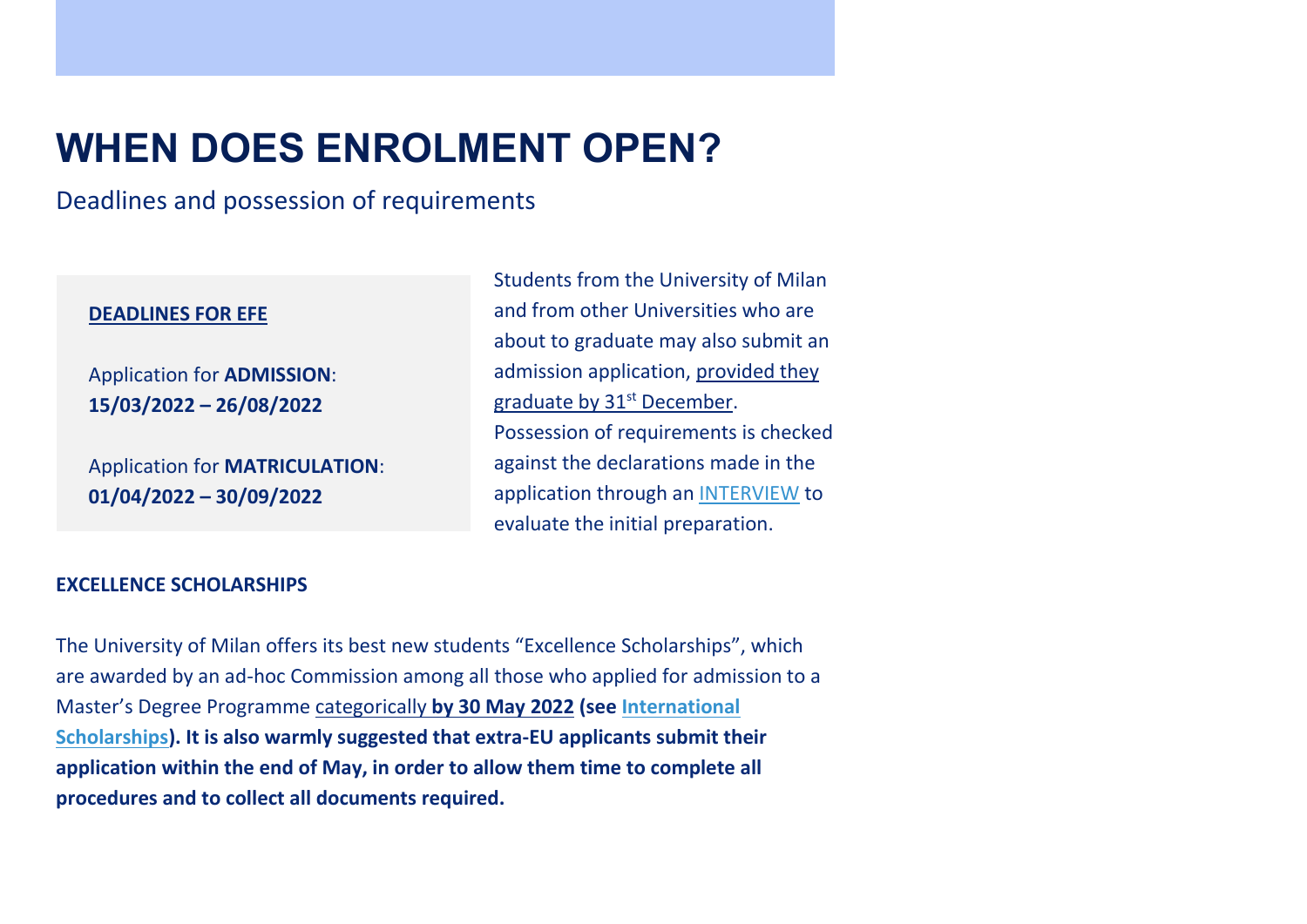# **SUBMIT APPLICATION**

### Step-by-step procedure

The admission application must be completed completely **online,** within the deadlines. You will need to wait for the results of the requirements evaluation and interview before enrolling.

International students can enrol in the same way as Italian students but may be subject to additional procedures:

- documentation requirements
- pre-enrolment for non-EU students resident abroad
- conversion of grades and qualifications obtained abroad.

**If you are an international students interested in applying for EFE, you need to submit your application AS SOON AS POSSIBLE, since you need to complete all procedures for VISA by 28 November 2022**

#### **BEFORE YOU START**

- [REGISTER on the portal](https://registrazione.unimi.it/reg_utenti_esterni/ENG/registrazione/form.html)
- Activate the registration credentials you received (username and password)
- If you are an international student, please contact and **ALWAYS** refer to the Welcome Desk at **[InformaStudenti](https://www.unimi.it/en/study/student-services/welcome-desk-informastudenti) > category "International"**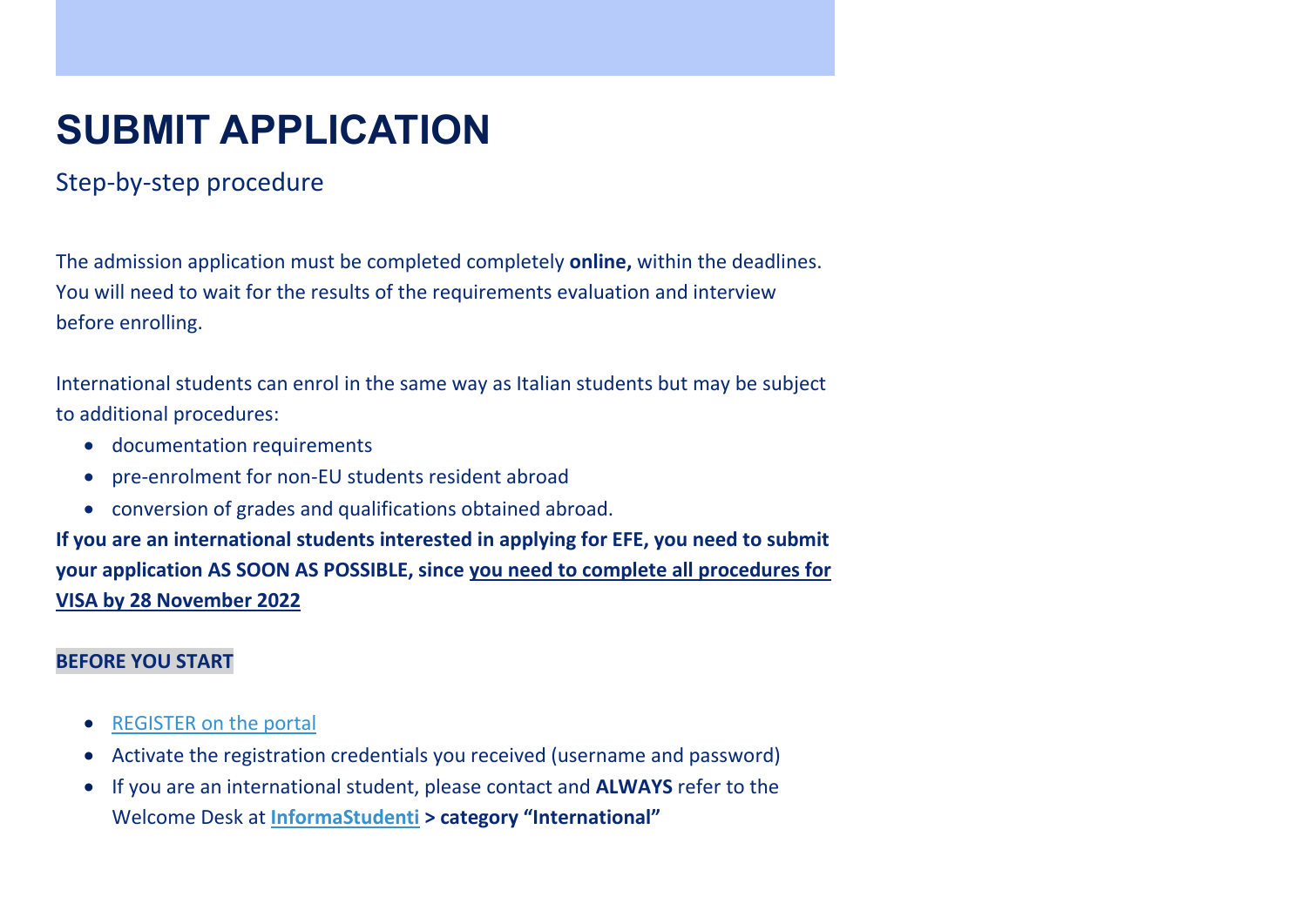#### **SUBMIT THE APPLICATION**

- Go to [the course website](https://efe.cdl.unimi.it/en/enrolment) > click on the box "Admission Application" at the end of the page
- Make sure to have the following at hand:
	- 1. UNIMI registration credentials
	- 2. Italian tax code identification (an alternative code will be assigned to international students > check with the Welcome Desk)
	- 3. The correct name of the Masters Programme in **Environmental and Food Economics**
	- 4. Your credit card (Visa or Mastercard). Only if Italian you can also pay with MAV form.
	- 5. If not a graduate/graduand from UNIMI, a scan of a self-certification attesting to your university studies, showing any exams taken, with credits (CFU/ECTS) and Scientific Disciplinary Sectors. If you are an international students/you have a foreign degree, you might need to wait a bit longer for it to be evaluated.
	- 6. Non-EU applicants must submit a pre-application at the Italian Embassy of their own country
	- 7. If you are an international student, please check with the Welcome Desk and prepare any other documents requested.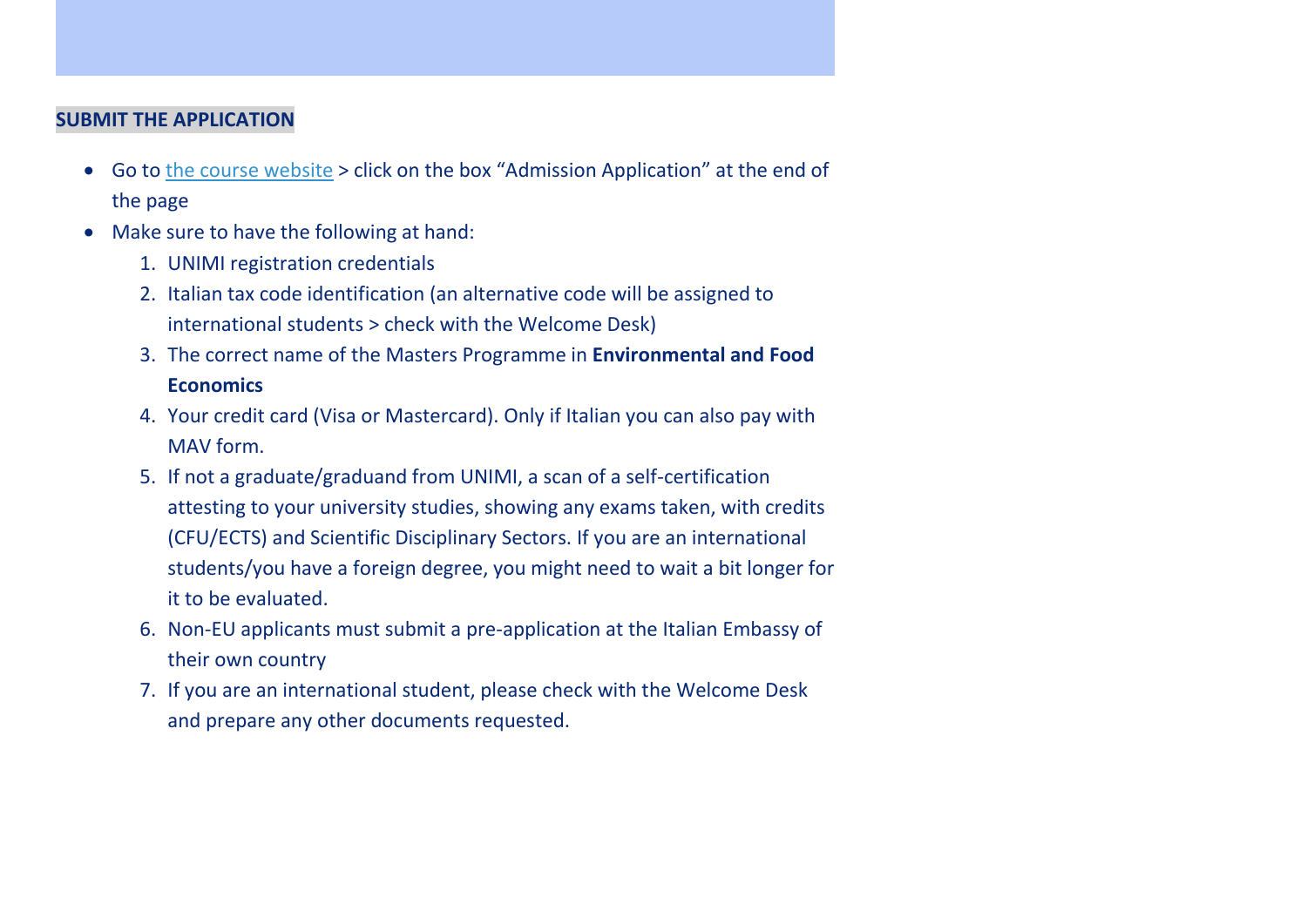- Pay the admission fee (around **30 EURO**) immediately, while completing the admission procedure. DO NOT submit your application without payment of the admission fee, because it will not be evaluated.
- At the end of the admission procedure you can save or print the receipt. A copy of it will be sent to you by email as well.
- Wait for the evaluation of your application. If both the evalution and the interview are successful, you will be able to enrol. If you are a non-EU international student who lives abroad you are required to submit a preenrolment application. In case of double citizenship, the Italian one always prevails in the admission process.

Qualifications obtained abroad are not automatically valid in Italy. If you want to enrol with the University of Milan, you need not submit a special application for recognition: your university degree will be assessed **during the admission procedure**. The recognition of any exams taken abroad may be requested during the enrolment procedure.

If you wish to have your university degree assessed to obtain the same Italian qualification, you have to submit an application for recognition **from 1 March to 30 June** of each year.

Find other useful information and all the documents you need to submit [here](https://www.unimi.it/en/international/coming-abroad/recognition-foreign-academic-qualifications-and-exams)

**Remember to always refer first to the International Students Office Welcome Desk!**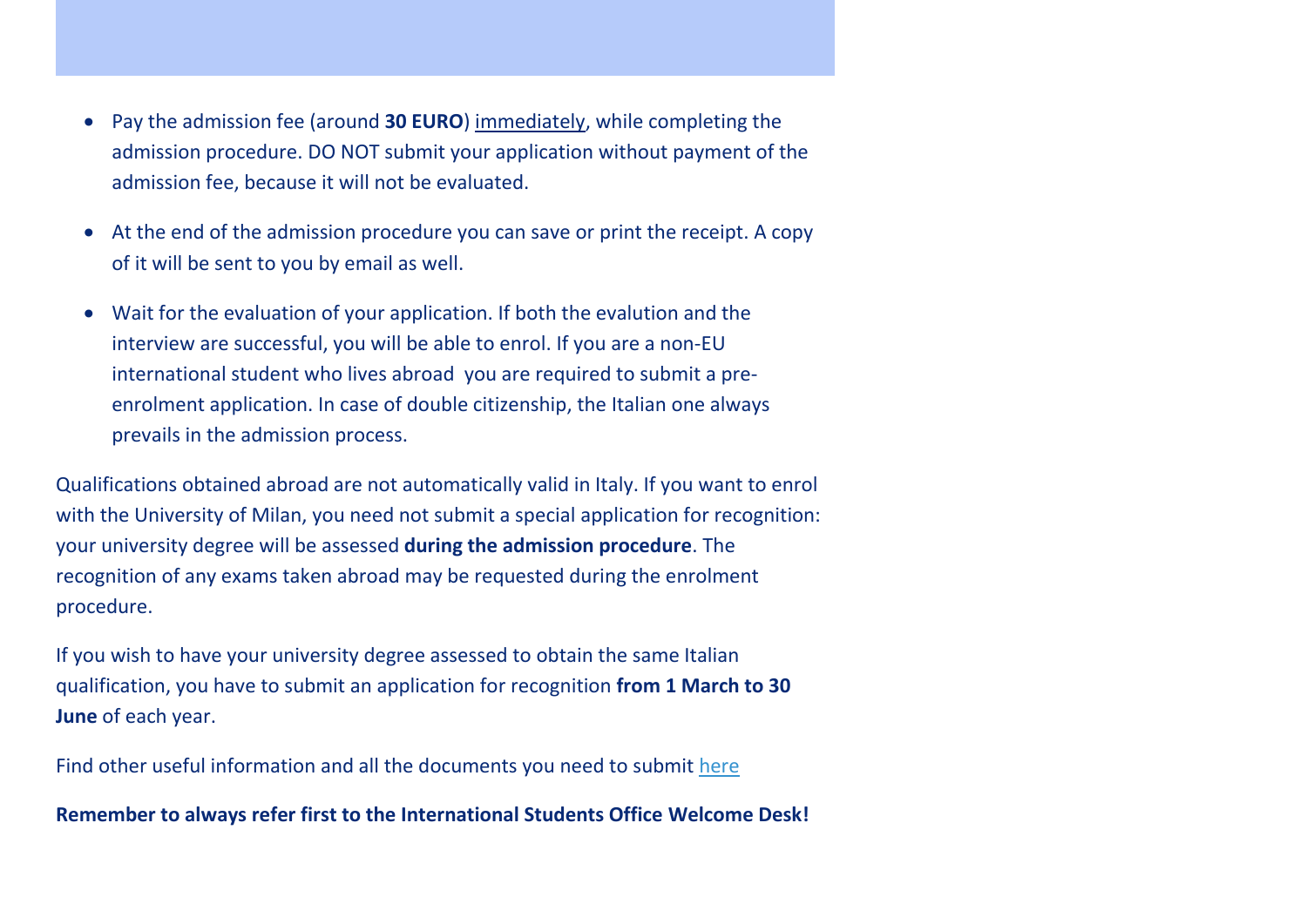### **DOCUMENTS**

[List of documents you need BEFORE and AFTER enrolment](https://www.unimi.it/en/international/coming-abroad/residency-documents)

#### **DOCUMENTS YOU NEED BEFORE ENROLMENT**

 **ITALIAN TAX CODE (CODICE FISCALE),** an identification code issued by the Ministry of Finance, which is needed in order to enrol, open a bank account or sign contracts. Citizens residing abroad can request it to the Italian consulardiplomatic representation in their country of residence.

#### **DOCUMENTS YOU NEED AFTER ENROLMENT**

- **RESIDENCE PERMIT,** if you are an EU citizen, you do not require a residence permit as such, but you have to register with your local civil record office. If you are a non-EU citizen, you have to fill in and submit the **residence permit application kit** (please ask the Welcome Desk for the kit and what to do with it)
- **HEALTH INSURANCE,** it is crucial to have a valid health insurance, as it is also required in order to apply for a residence permit within 8 days of your arrival in the country. Check with the International Students Welcome Desk for all the options available.
- **BANK ACCOUNT**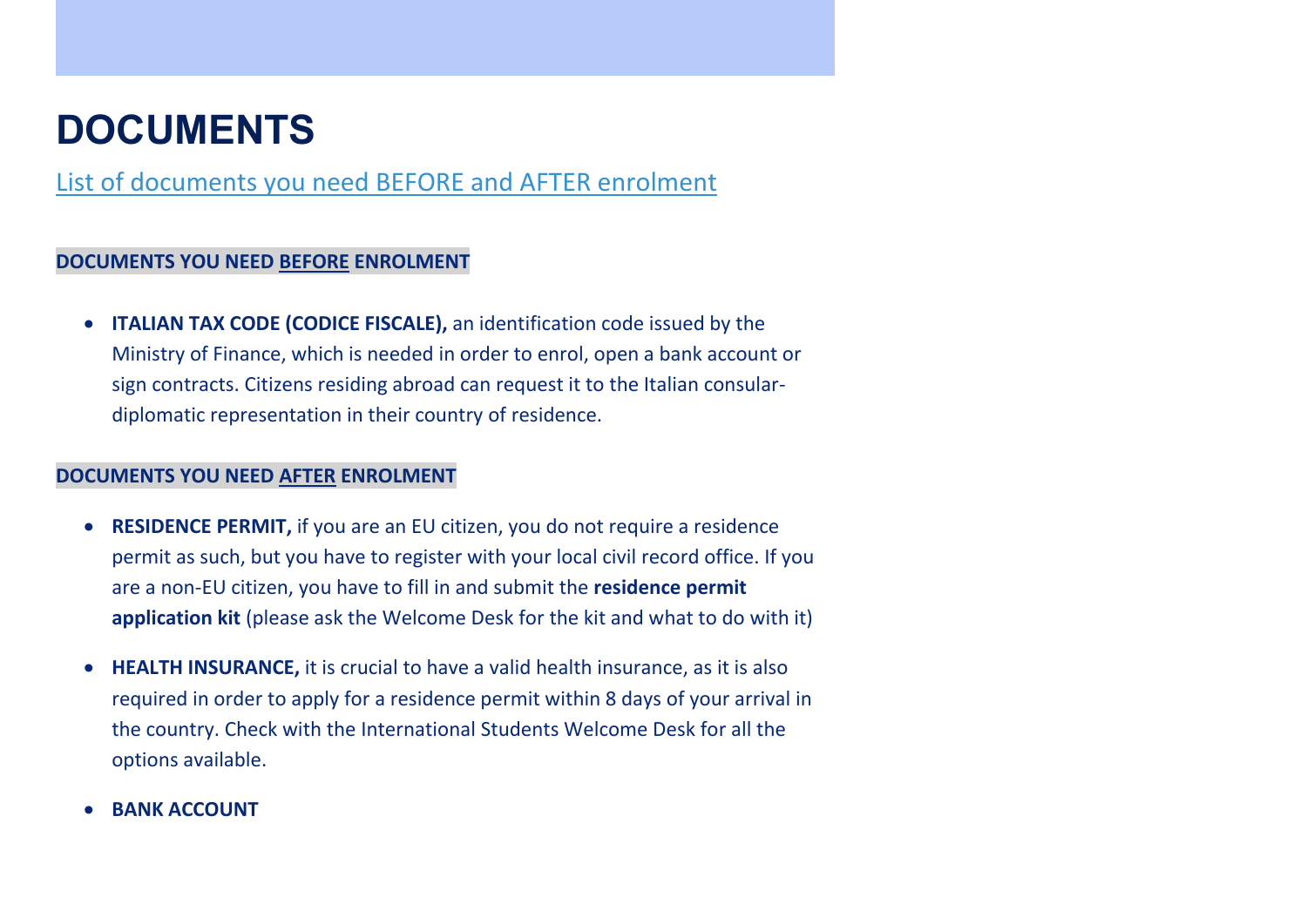# **PRE-ENROLMENT PROCEDURE**

Universitaly and UNIMI

Italian, European and non-EU citizens already in possession of residence permits shall enrol directly to the University.

On the contrary, non-EU students **residing abroad** are required to submit a preenrolment application on [Universitaly website](https://www.universitaly.it/index.php/registration/firststep) , in order to request a VISA and have access to reserved quotas in the degree programme. Be sure to register and submit your pre-enrolment application in time.

Pre-application may only be submit for one university and one study programme, by attaching the documents\* listed below:

**-HIGH-SCHOOL DIPLOMA, TRANSLATED INTO ITALIAN, LEGALISED BY THE AUTHORITIES OF THE COUNTRY ISSUING THE DEGREE; -DEGREE (BACHELOR OR EQUIVALENT), TRANSLATED INTO ITALIAN BY AN OFFICIAL TRANSLATOR, LEGALISED BY THE COMPETENT AUTHORITIES OF THE COUNTRY ISSUING THE DEGREE; -ON-SITE DECLARATION OF VALUE, ISSUED BY THE ITALIAN EMBASSY IN THE COUNTRY WHERE THE DEGREE HAS BEEN OBTAINED OR [STATEMENT OF COMPARABILITY,](http://www.cimea.it/en/servizi/attestati-di-comparabilita-e-certificazione-dei-titoli/attestati-di-comparabilita-e-di-verifica-dei-titoli-diplome.aspx) ISSUED BY CIMEA (ONLY FOR THOSE ALREADY IN POSSESSION) -ID DOCUMENT**

**-ADMISSION LETTER, ISSUED BY UNIMI UNIVERSITY**

### **\*PLEASE NOTE:**

**The high school diploma and university degree/certificates are also accepted in French, English, German and Spanish. The certified translation of the university degree and the related on-site Declaration of Value/statement of validity can be replaced by the Diploma Supplement issued by the universities of countries belonging to the European Higher Education Area.**

**UNIVERSITALY website, run by the Ministry of Education, Universities and Research (MIUR) is also a precious source of information on Italian customs and lifestyle.**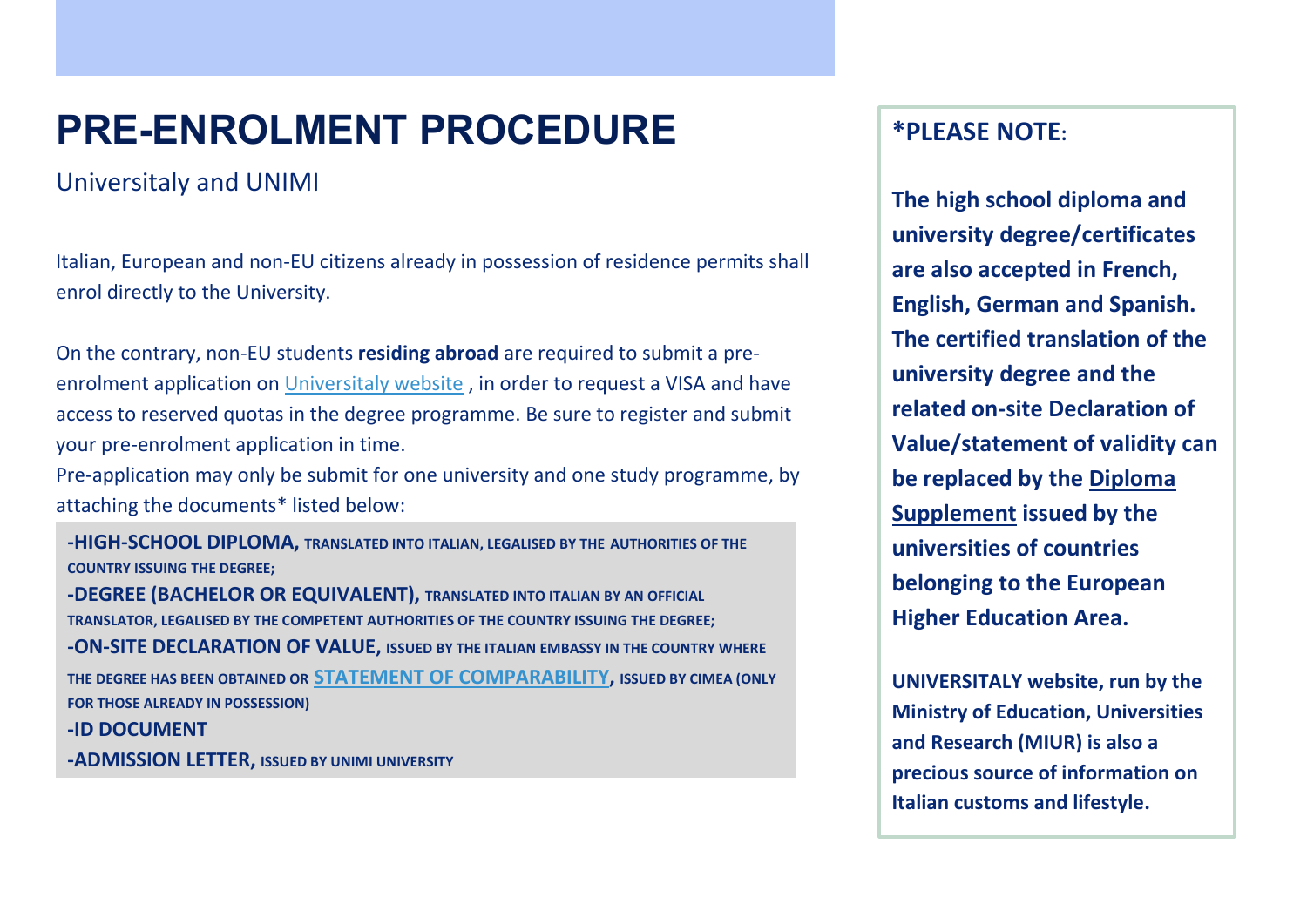# **ENROLMENT**

### Step-by-step procedure

If the assessment of your qualifications and your application has been successful and you submitted your pre-enrolment application, you can finally enrol online within the deadlines, without having to hand anything in to the Student Helpdesk.

Please note: if you have obtained your qualification abroad, you must book an appointment with the International Students Office to hand in the required documents.

Before enrolling, please make sure to have the following at hand:

- 1. Italian tax identification code;
- 2. Passport photo (no other type of photo will be accepted), in JPEG, PNG, BPM format, maximum size 2 MB;
- 3. Scanned copy of an ID document (back and front) in JPG, PNG, BPM format, maximum size 2 MB;
- 4. Your UNIMI registration credentials;
- 5. Details of secondary school leaving qualification (upper secondary school): year, grade, school institute;
- 6. Your credit card (Visa or Mastercard). If you prefer to make a payment notice, you must print out or save the slip generated by the system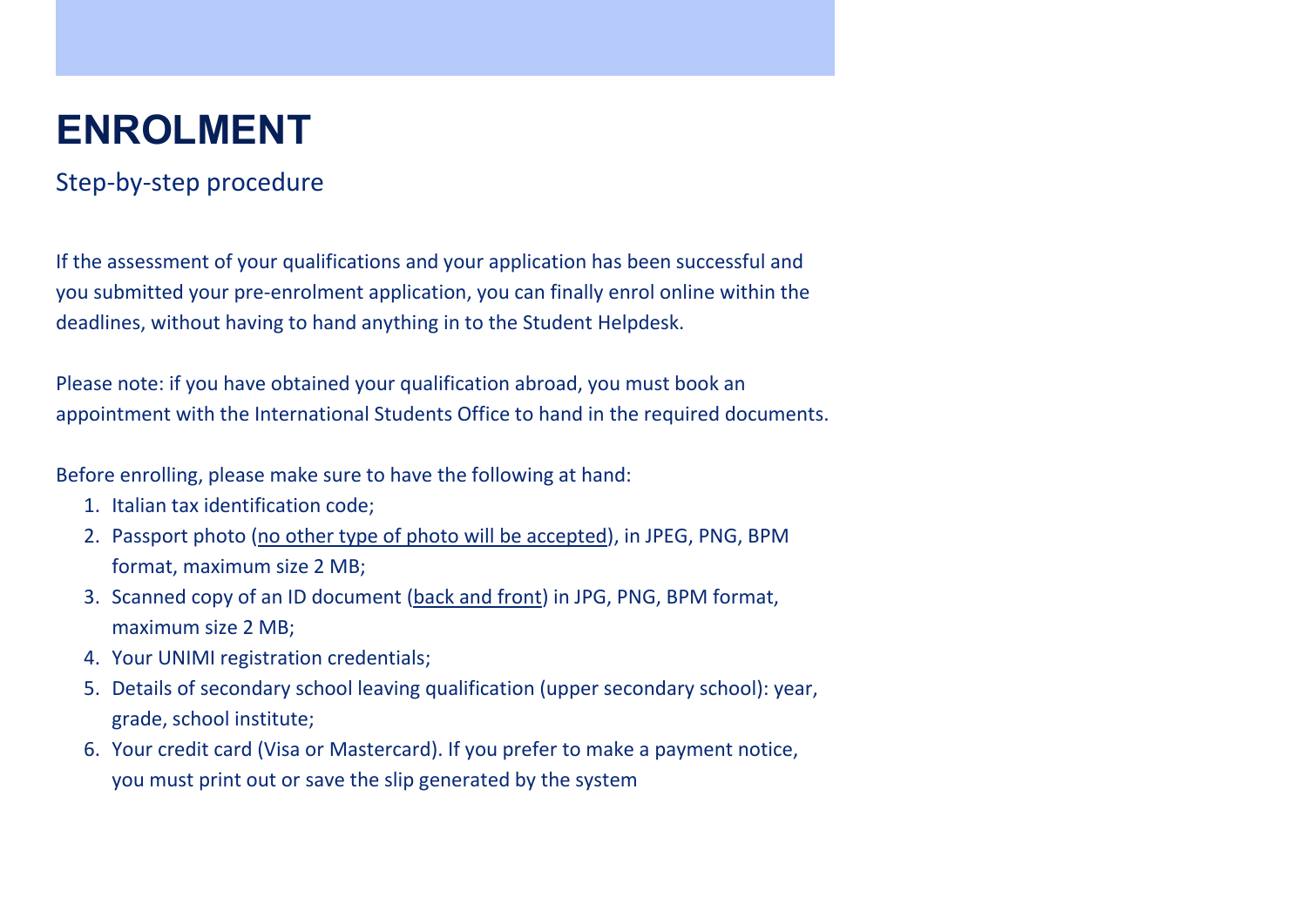To apply online, follow these steps:

- Login to online enrolment services, select "Enrolment" and "Change Programme
	- Degree Programme"
- Enter the required details and upload a photo and an ID document (check the details in the previous page)
- Pay the first instalment of the enrolment fee (around **156 EURO**) by using your credit card or by printing the payment form (avviso di pagamento, to be paid exclusively in Italy), downloadable at the end of the online enrolment procedure. You can make payment with your online banking, at any bank branch and ATM in Italy or at Tobacconists (check first if they offer this service). Keep the receipt and remember that if you delay payment, you will have to pay a fine on your second instalment.
- In order to complete the enrolment, book an appointment with the International Students Welcome Desk to submit the required documents (see "PRE-ENROLMENT" section). If you are a non-EU student residing abroad, remember to deliver the pre-application form of the Italian Embassy/Consulate to the International Students Office, along with the attached documents regarding your foreign qualifications.
- At the end of the procedure, save the receipt as proof that your enrolment has been properly registered. The receipt consists of three pages:
	- 1. A summary of the info you entered;
	- 2. Your matriculation number, your new student credentials (active from the day after the enrolment), your PIN number (keep it somewhere safe) and